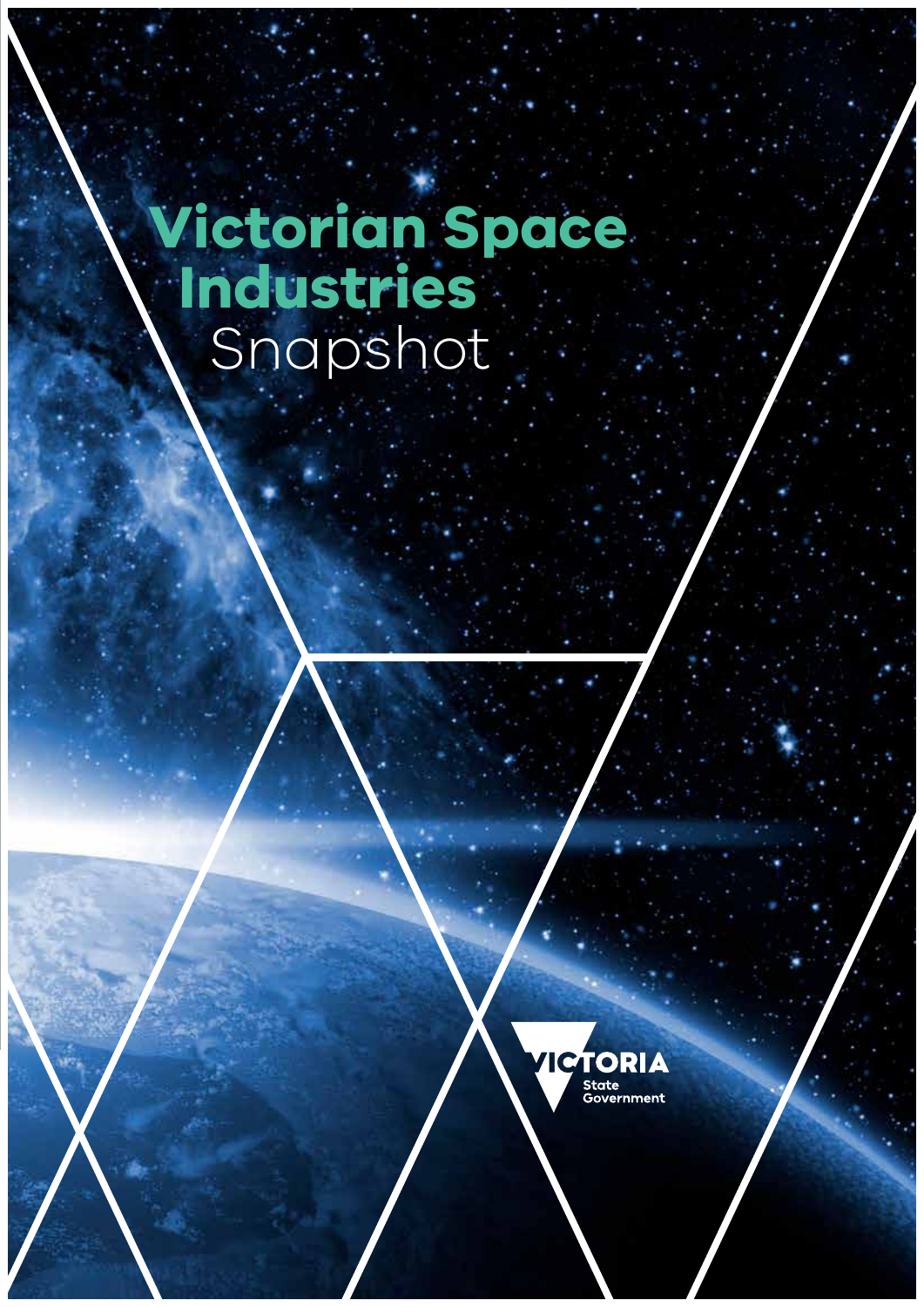The global space industry is forecast to be worth more than \$1 trillion by 2040. This offers significant opportunities for Victorian businesses in areas such as advanced manufacturing, earth observation, position, navigation and timing (PNT), telecommunications, robotics and data analytics.

# It also offers global businesses the chance to develop and deepen beneficial partnerships in Victoria.

Victoria is coordinating national and international collaboration on space industries and attracting global investment. In fact, we already have 250 space-related science and technology companies based here, supported by world-class research and development expertise.

With existing strategic relationships and renowned capability in areas such as advanced manufacturing and digital industries, Victoria is in a prime position to contribute to the Australia-wide and global space economy. Did you know that digital gaming uses space to service 2.3 billion people across the globe and Victoria's expertise plays an important part in this rapidly growing market? It is world-class know-how like this that puts Victorian businesses in a leading position to contribute to space industries.

Victoria is open for business and seeking to grow the space economy. We are well-placed to boost our broad capability and develop policy to support agile space industries.

So, if you are a:

- **Global company**, consider setting up your operations in Victoria and engaging with local experts in advanced manufacturing and across the space supply chain.
- **Victorian SME**, think about your place in the supply chain; how could your expertise add value? Think about partnering with a large prime bidder to be part of large federally-funded projects, such as the Defence project: JP9102 – Australian Defence Satcom System.
- **Victorian startup**, explore the potential of Victoria's startup ecosystem to accelerate and incubate your big idea.

Engage with the Victorian Department of Jobs, Precincts and Regions to assist you with your space ambitions.

### What does the space economy mean for Australia?

**The space economy is a diverse sector with complex interactions and interdependencies, in a constantly evolving policy and regulatory environment. It generates significant revenue and employment multipliers, and social, environmental and strategic impacts, with considerable reach into other industrial sectors.**

*Australia aims to significantly grow its space industry market segment from around 10,000 jobs and a market size of \$3.9 billion to up to another 20,000 jobs and \$12 billion by 2030, with further jobs and economy growth from spillover effects.* 

Australian Space Agency (2019), Advancing Space: Australian Civil Space Strategy 2019-2028, Canberra: Commonwealth of Australia, April; available at: [space.gov.au](https://www.space.gov.au)

#### **The Australian Space Agency**

The Australian Space Agency has set out National Civil Space Priority Areas in which Victoria can compete and respond quickly to supply skilled people and infrastructure, and help build the size, scope, capability and commercial sustainability of the space sector.

Australia's space capability touches virtually every sector of the economy and includes sending satellites and spacecraft into space as well as using space to help us communicate, locate, and see the Earth in new ways.

The Australian Government has invested in space, including through Geoscience Australia to improve satellite positioning to enable the precise navigation we rely on at the touch of a button, from smartphones to tracking devices and autonomous vehicles.

The Agency's \$150 million Moon to Mars initiative will fuel the growth of Australian businesses so they can thrive in international supply chains and support these businesses and Australian researchers to join NASA on its campaign to return to the Moon and travel to Mars.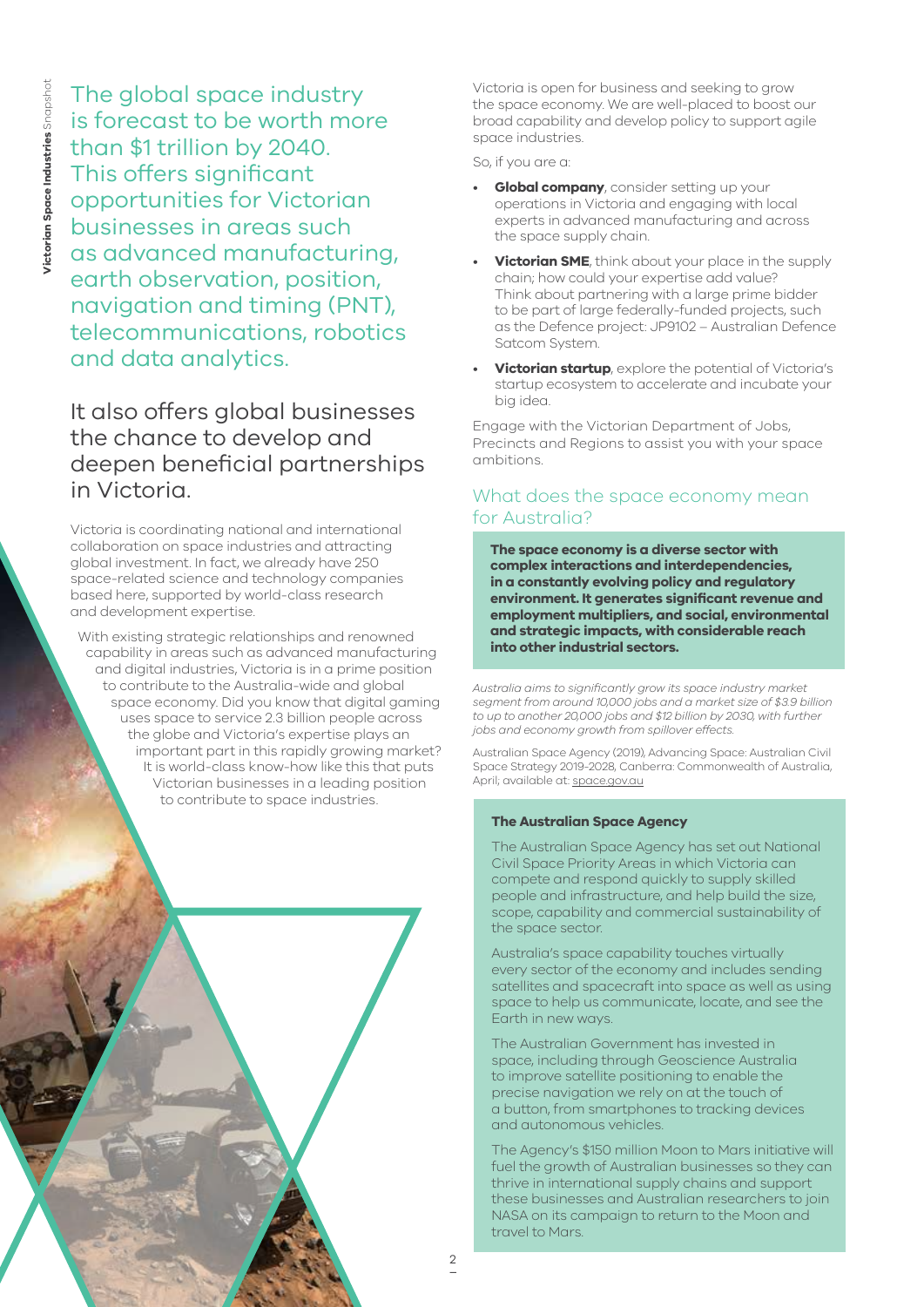## What does Victoria have to offer?

The state of Victoria has one of the nation's largest economies, with infrastructure, research, integrated support services, and, a strong technology ecosystem including innovative local companies and global firms in cybersecurity, artificial intelligence, quantum computing and data augmented and virtual reality. With its global orientation and a skilled workforce, Victoria is well-placed to deliver on Australia's space industry goals.

Victoria offers high-tech manufacturing, earth observation, robotics and automation, aerospace systems, digital games, data science, local microgravity experiment capability and communications technologies.

#### **Experience and expertise**

Around 2,300 Victorians are currently employed in 250 space-related businesses, including some of the biggest names in space, such as Lockheed Martin, Thales, Boeing and BAE Systems, and businesses that have developed locally.

**Victorians already doing business in the space sector with products and services critical in high-performance space and terrestrial applications include:**

**Advanced Composite Structures Australia**  designs and manufactures engineered structures using advanced composite materials, which are optimised for strength, stiffness, weight, durability, repair and cost.

**Applied Fasteners and Tooling** is Australia's specialist provider of the latest fastening technologies, assembly tooling and consumables for application on spacecraft. This includes design support , prototyping, manufacturing and training.

**Marand** designs and manufactures precisionengineered structures, tools, equipment and automation, and supports industry partners in engineering projects.

**Cablex** manufactures custom cables and harness assemblies and complete 'end-to-end' solutions for products from development to after-market services. It is also pre-qualified for the Airbus global supply chain.

**ESSWeathertech** designs, manufactures, installs and supports weather satellite groundstations, radar systems, tidal monitoring systems, weather balloons, forecaster display systems and more.

**FrontierSI** provides expertise in high-precision spatial mapping, infrastructures, positioning, geodesy, analytics and standards, across multiple sectors.

**Through businesses like these, Victoria generates \$400 million per year in space-related revenue.**

#### **Research, development and infrastructure**

Victoria is ready to support R&D, services and applications, particularly in:

- **Advanced manufacturing**  developing and applying leading manufacturing technologies, techniques and data, as a key enabler of other sectors (e.g. agriculture, medicine, defence), and as a sector in its own right
- **Earth observation** gathering and analysing data about the earth
- **Robotics and automation** remote building and operation of equipment
- **Digital games** developing and producing new mobile games, and tackling non-entertainment challenges through gamification
- **PNT** developing services and applications to capitalise on open access to national precise positioning capability
- **Data science** expanding our understanding of the world through analysis of position, navigation and timing, effective and secure communications, handling big data, connecting the internet of things, and building smart cities
- **Artificial Intelligence** developing specialist knowledge to design, develop, and operate AI-based products and intelligent systems for the advancement of everything from healthcare, agriculture and education to manufacturing, law and financial services.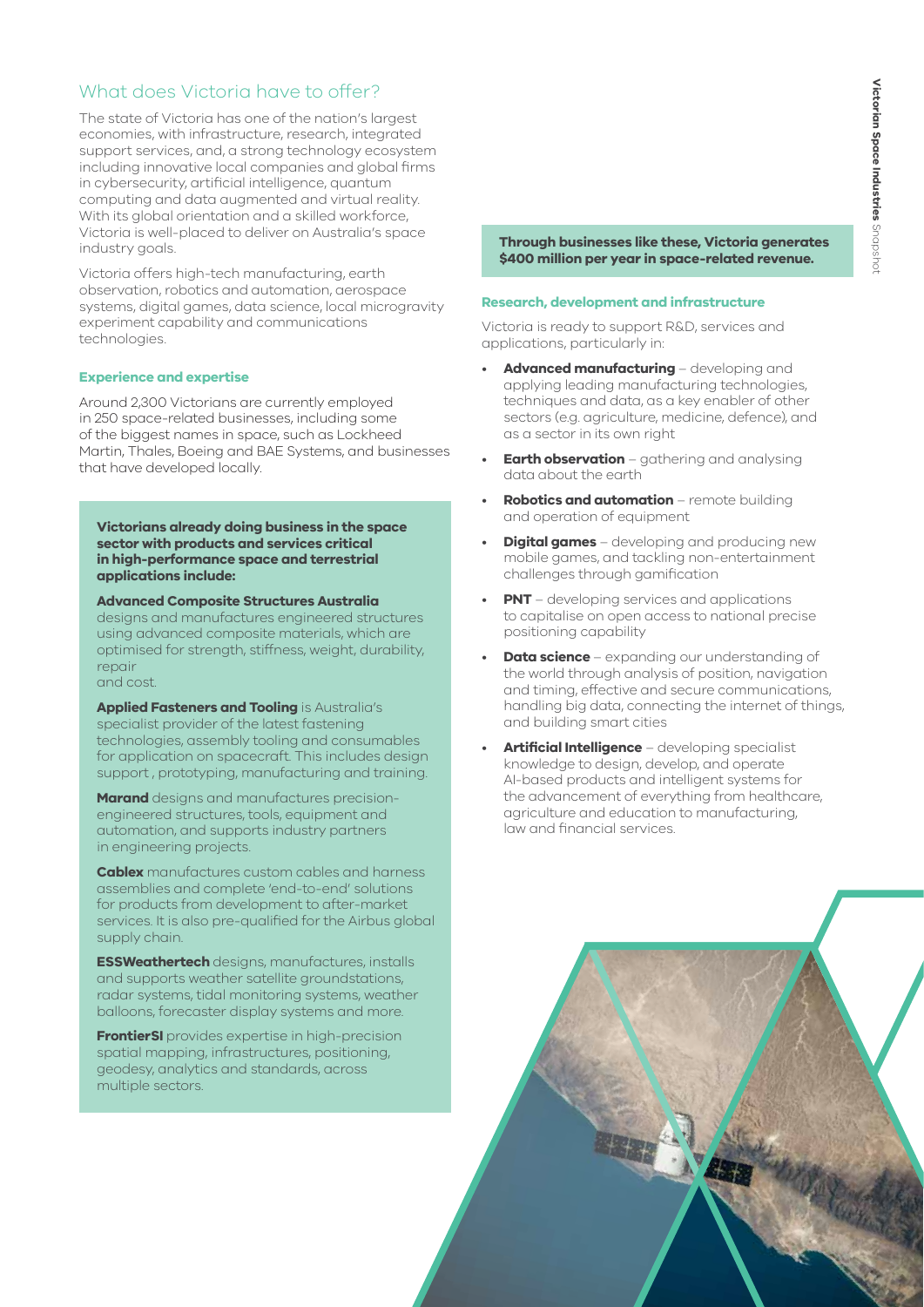Victoria is home to some of the most significant national agencies for data science: CSIRO's Data61, the Australian Data Research Commons, the Australian Urban Research Infrastructure Network, AuScope, Astronomy Australia and the Bureau of Meteorology. Victoria is also home to one of the world's largest datascience meetup groups involving around 12,000 data scientists. These connections in Victoria are enabling unprecedented opportunities to monitor the built and natural environment. This will improve planning and project delivery, monitoring and evaluation, modelling and scenario planning.

#### **Established relationships**

Many Victorian commercial and research and development organisations have established relationships with international space agencies such as NASA, the UK Space Agency, the Japanese Space Agency (JAXA) and the German Aerospace Centre (DLR). La Trobe University, for example, partnered with DLR on the engineering design of a critical component of a world-leading earth sensing instrument now installed on the International Space Station. Victorian businesses also make key contributions to the space-supply-chain in areas including design and manufacture of hardware and systems ranging from electronic components to full telecommunications relay platforms, scientific satellites and spacecraft for human spaceflight.

#### **Modernising spatial data to support planning, infrastructure, construction, roads, transport, agriculture and emergency services**

Vicmap is Victoria's most popular dataset of spatial data – information about a specific location on the Earth's surface.

Originally created from digitising old maps and plans, Vicmap's accuracy is now being updated. The \$45 million Digital Cadastre Modernisation project is converting title dimensions and survey measurements for all 3.3 million land parcels in Victoria to a new digital format.

This will create a data-driven, spatially accurate, measurement-based, digital register of property to accelerate Victoria's ability to grow our digital economy through smart cities, digital innovation, digital engineering and improved emergency management and response. This highly accurate base data, readies Victoria to make best use of changes that will be realised through the precise positioning that the Space Based Augmentation System will bring.



Victoria is ready with some of Australia's key spacerelated infrastructure and capabilty. This includes laboratory facilities such as CSIRO's Lab 22 and Monash University's Centre for Additive Manufacturing, the Australian Synchrotron, the Bureau of Meteorology's supercomputer, the University of Melbourne's access to IBM's quantum computers, Deakin University's Institute for Intelligent Systems Research and Innovation, suite of robotic base sensorised motion platforms, and RMIT's Satellite Positioning for Atmosphere, Climate and Environment (SPACE) Centre. The Victorian Government supports precincts as a way of enabling communities centred around R&D activities. Several of these precincts are ready or have the potential to further develop space capability.

#### **The Victorian Government is active in space**

The Victorian Government, led by the Department of Environment, Land, Water and Planning, is a user of space technologies and systems, which are already helping us to monitor transport, plan, build infrastructure, monitor environment, predict trends, refine agriculture and predict, plan for and respond to bushfires, floods and other natural disasters.

The Victorian Government manages the ongoing operation, maintenance and enhancement of an integrated network of Global Navigation Satellite Systems (GNSS) ground stations to enable precise positioning services. A wide range of industries benefit from these services including precision agriculture, construction, transport, mining, asset and resource management, surveying and mapping. For example, the Positioning Australia program collects data from the Victorian network that has been made freely available to encourage innovation, expand the user base and increase productivity. The reported economic benefits have the potential to exceed \$73 billion in value to Australia by 2030.

#### **High-performance computing in Victoria**

A range of supercomputing or high-performance computing facilities are available in Victorian universities.

Monash University is a partner institution for MASSIVE, with hardware designed for processing, analysis and visualisation of large volumes of data.

OzSTAR at Swinburne University supports the astronomy community in gravitational wave and theoretical astrophysics research.

University of Melbourne houses highperformance, large scale computing facilities, operates a cloud computing resource and access to national supercomputing and high-performance computing services.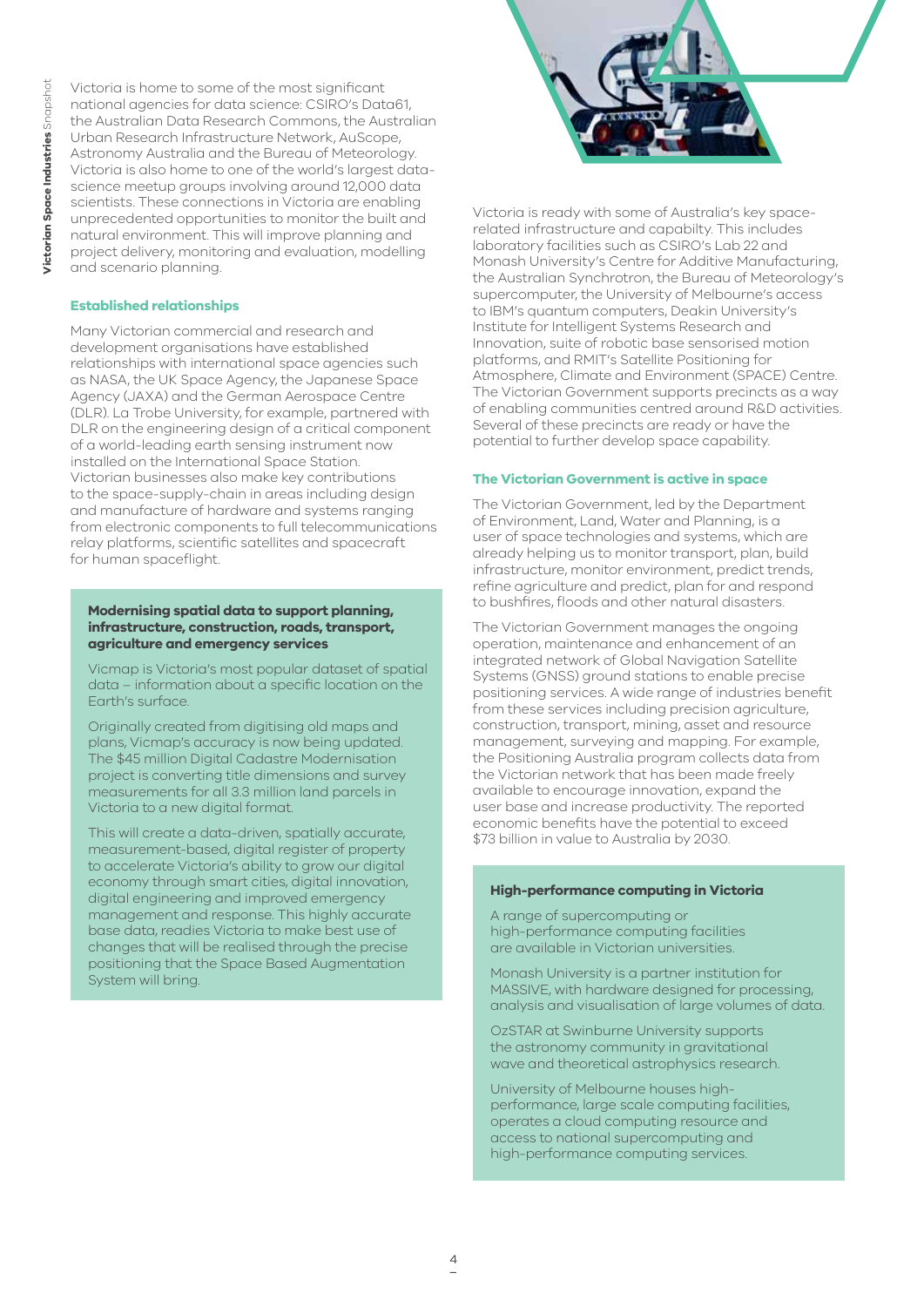#### **Entrepreneurs and startups**

There is a vibrant entrepreneurial and startup community in Victoria. The diversity is rich and broad across advanced manufacturing, robotics, spatial applications, artificial intelligence, medical technologies and many other areas. One example in the advanced manufacturing sector is NextAero. This company is using the latest 3D printing technology to manufacture aerospike engines, which is a novel propulsion system designed to launch "small satellites". This is a market that is projected to be worth US\$15 billion by 2026. Another example is Cape Bionics, which has taken its technology developed for astronauts, in collaboration with NASA, MIT, European Space Agency, to revolutionise biocompression garments for medical applications and elite athletes.

#### **Support for investment and business development**

The Victorian Government has several initiatives designed to stimulate commercial enterprise and partnerships.

Invest Victoria is the State of Victoria's investment attraction agency. It works directly and proactively to bridge the gap between investor and the Victorian market through a range of services, including facilitating connections with potential industry and research partners. Victoria has Australian offices of international space-enabled companies in space-defence (BAE, Lockheed Martin, Thales), aerospace (Boeing), communications (e.g. ViaSat), medical technologies and pharmaceuticals (GSK) and the digital sector (Alibaba).

Support is available for developing and operating space-related businesses. For companies based in Victoria or across Australia, the Victorian Government Business Offices, Regional Development Victoria and the Defence Capture Team are staffed with specialists in business development who are knowledgeable about the operating environment and can provide advice in navigating government services, programs and regulations. Victoria is home to many dynamic spaceenabled SMEs and is seeking to grow these enterprises.

For companies based outside Australia seeking to begin operations in Victoria, Global Victoria operates 22 Victorian Government Trade and Investment offices around the world, from the United States to Germany, India to Chile and elsewhere.

#### **A skilled workforce**

Victoria has a unique place in the world" with seven in world with seven universities located in the Melbourne CBD that are directly engaged in space activities. These universities have world-leading academics in disciplines such as robotics, artificial intelligence, industry 4.0 or smart manufacturing, earth observations, additive manufacturing, quantum technologies, applied and theoretical physics, precision agriculture, and medtech and pharma.

These universities have international partnerships and collaborations with other academic institutions, such as Caltech and the W.M. Keck Observatory, and international space agencies. Student-led organisations at these universities are also engaged in outcomedriven space-related activities, such as the Melbourne Space Program, launching the next generation of technology pioneers, and Nova Rover, a team that designs, fabricates and tests the next generation of Mars rovers.

At a tertiary level, 30 per cent of Australia's engineering graduates are produced at these seven Victorian universities. Specialist space education is also provided by RMIT University and Swinburne University. Most Victorian universities provide degrees and postgraduate training in space-enabling disciplines covering science, technology, engineering, mathematics (STEM), business and commerce, policy and law, and built environment and design.

Schools in Victoria have access to the Victorian Space Science Education Centre, one of six Science and Mathematics Specialist Centres. Specialist schools also offer space industry related programs and ten Tech Schools provide opportunities to secondary students to enable discovery-learning in STEM.

#### **Premier international industry events**

#### **AVALON 2023**

Every two years, Victoria hosts the **Australian International Airshow and Aerospace & Defence Exposition** at Avalon Airport. The Airshow is the largest in the Southern Hemisphere and a global business event, attracting senior civil aviation, air transport, aerospace and defence industry, military and government decision-makers from around the world.

AVALON 2019, with 698 participating companies and 161 official industry and government delegations, had attendances at industry-only trade sessions exceeding 39,000. Along with the public day attendances, the entire event attracted more than 170,000 people.

AVALON 2023 is scheduled to run from 28 February to 5 March 2023.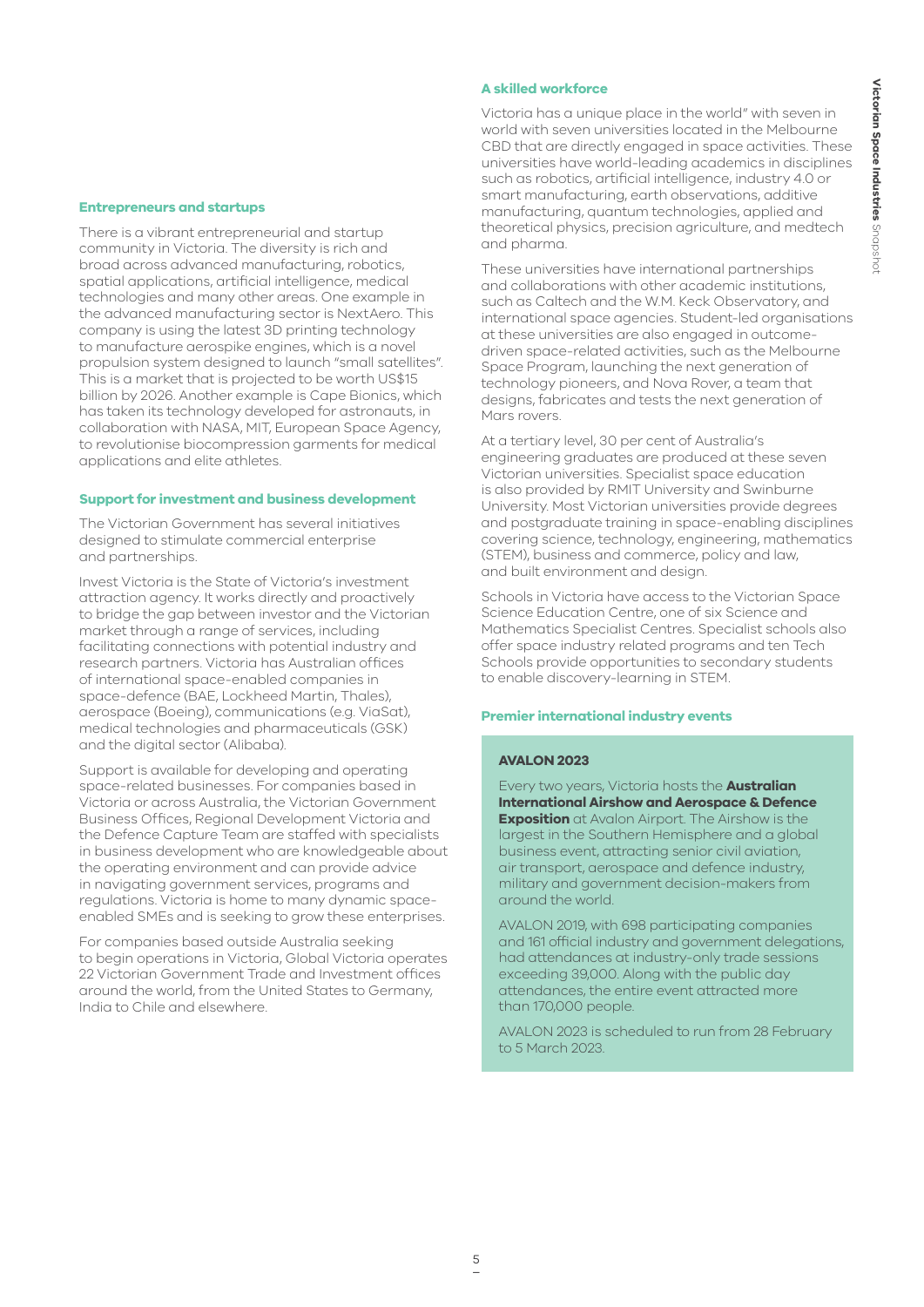# What can the Victorian government do for you?

The Victorian Government can connect you with important stakeholders, including multinational companies, international space agencies, world-class research capability and market leaders across the space supply chain.

*The Government is serious about Victoria's involvement in space industries and will rigorously promote activities and partnerships to maximise the opportunities for Victorian businesses to play a significant role.* 

So, engage early and keep connected with the Office of the Lead Scientist, the Defence Capture Team and local metropolitan networks.

**Web:** [djpr.vic.gov.au/victorias-lead-scientist](https://djpr.vic.gov.au/victorias-lead-scientist)

**Telephone:** (03) 9651 9038

**Email:**  [lead.scientist@ecodev.vic.gov.au](mailto:lead.scientist@ecodev.vic.gov.au)

**Follow on Twitter**: [@Vic\\_LeadSci](https://twitter.com/Vic_LeadSci?ref_src=twsrc%5Egoogle%7Ctwcamp%5Eserp%7Ctwgr%5Eauthor)

48

nini

**MINIMUM** 

100m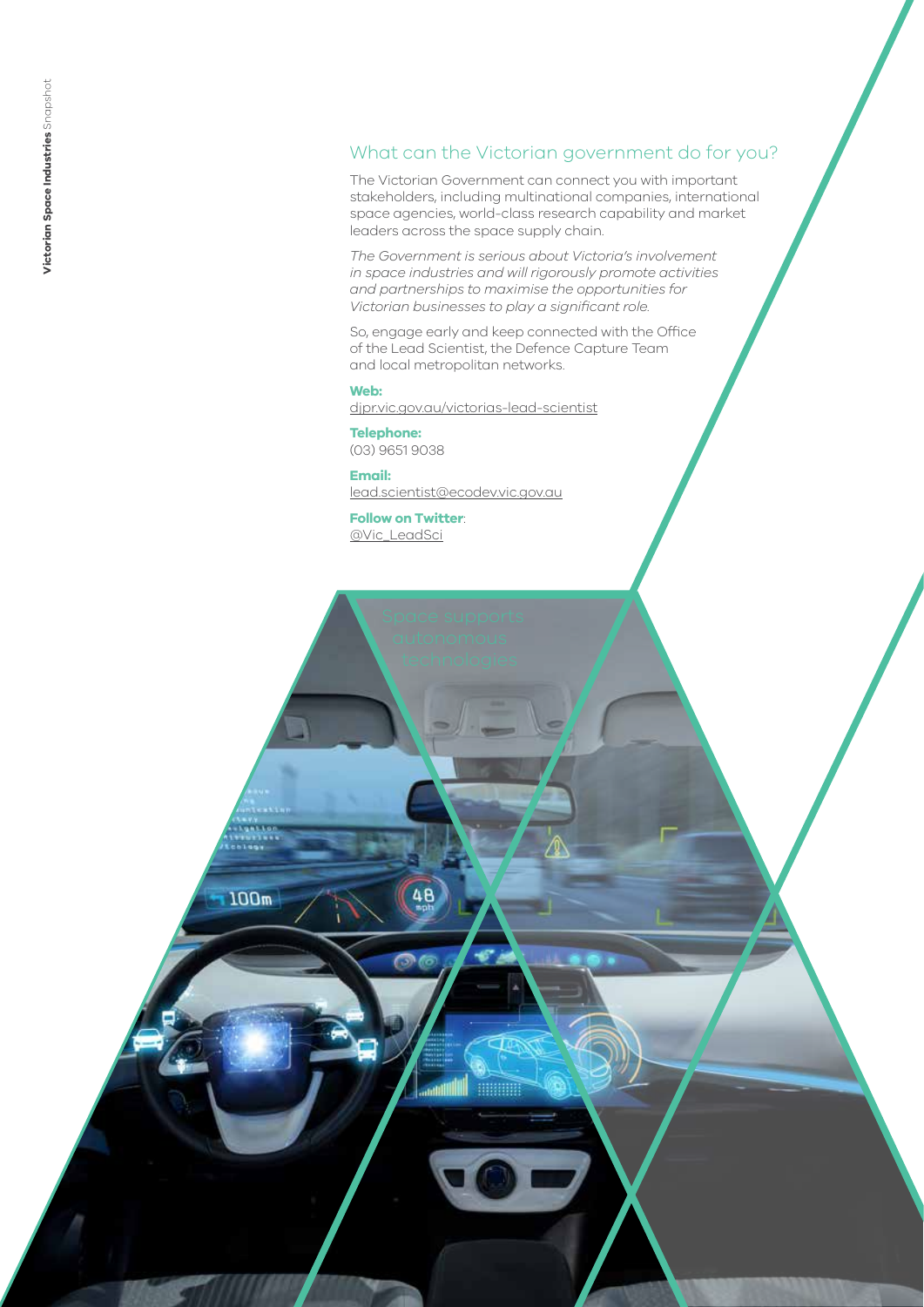Space supports the global gaming industry

Authorised for publication by Victoria's Lead Scientist Department of Jobs, Precincts and Regions 1 Spring Street Melbourne Victoria 3000 Telephone (03) 9452 8903

© Copyright State of Victoria, 2021

#### Department of Jobs,

Precincts and Regions 2021 This work is licensed under a Creative Commons Attribution 4.0 International licence.

You are free to re-use the work under that licence, on the condition that you credit the State of Victoria as author. The licence does not apply to any images, photographs or branding, including the Victorian Coat of Arms and the Victorian Government logo.

To view a copy of this licence, visit [creativecommons.org/licenses/by/4.0/](https://creativecommons.org/licenses/by/4.0/)

#### Note:

The information presented in this publication is distributed by the State of Victoria as a source of information only. The State of Victoria makes no statements, representations or warranties about the accuracy, completeness or reliability of any of the information contained in this publication. The information in this publication is provided on the basis that all persons accessing the publication undertake responsibility for assessing the relevance and accuracy of its content. The State of Victoria its instrumentalities, employees, contractors and agents disclaim all responsibility and all liability which may arise from relying on any information in this publication, including without limitation, liability in negligence, for all expenses, losses, damages and costs that may be incurred as a result of the information being inaccurate or incomplete in any way and for any reason.

ಕ್,